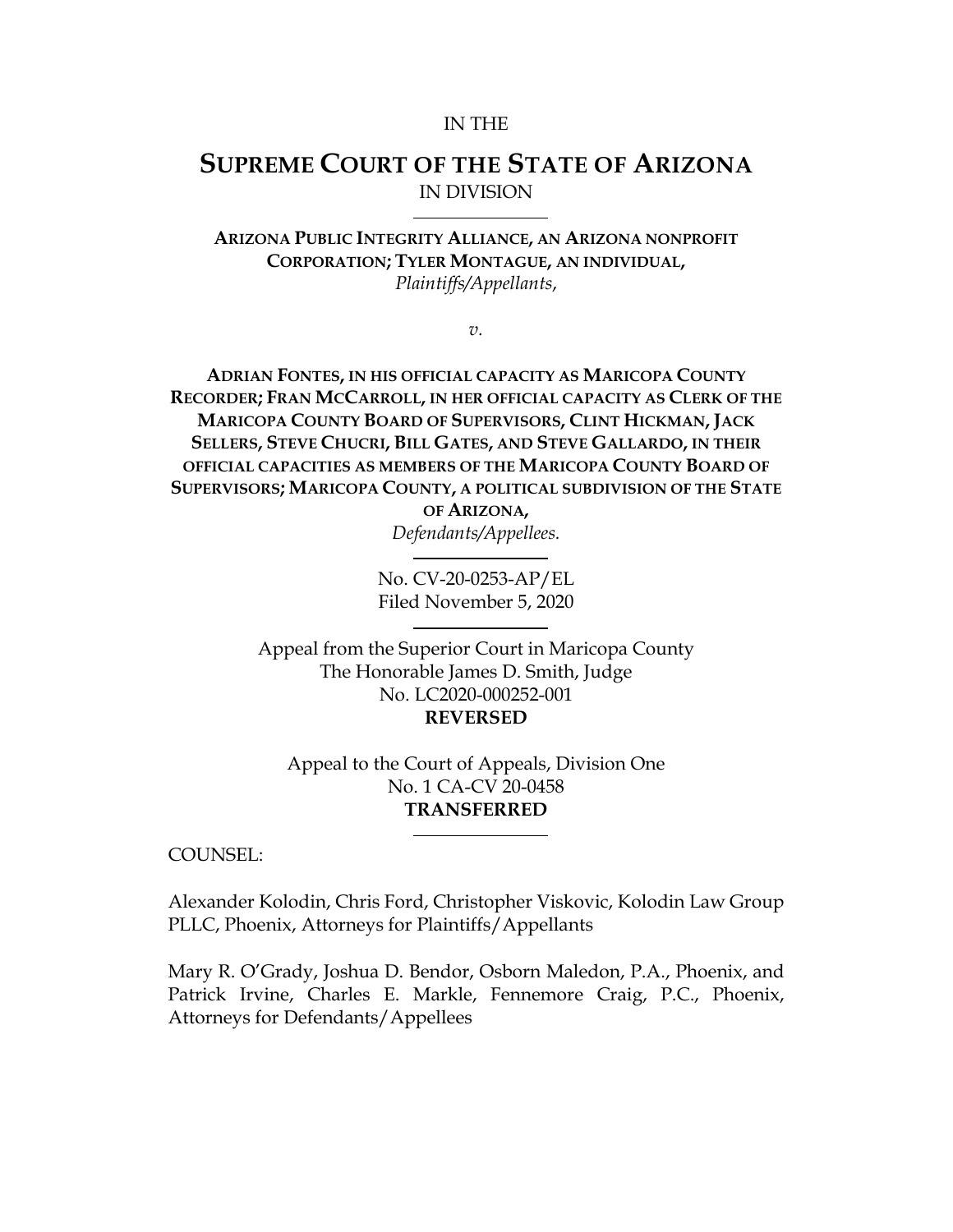Mark Brnovich, Attorney General, Brunn (Beau) W. Roysden, III, Solicitor General, Joseph A. Kanefield, Chief Deputy and Chief of Staff, Linley Wilson, Jennifer Wright, Assistant Attorneys General, Phoenix, Attorneys for Amicus Mark Brnovich

JUSTICE GOULD authored the Opinion of the Court, in which CHIEF JUSTICE BRUTINEL, and JUSTICES LOPEZ and BEENE joined.

JUSTICE GOULD, Opinion of the Court:

**¶1** Today we address the proper overvote instruction that must be included with mail-in ballots. An overvote occurs when a person votes for more candidates than permitted for a specific election. Before the 2020 election cycle, the Maricopa County Recorder, in compliance with the Secretary of State's Elections Procedures Manual, included an instruction (the "Overvote Instruction") advising mail-in voters that overvotes would not be counted, and in the event of an overvote, to contact the Recorder's Office and request a new ballot. However, during the March 17, 2020 Presidential Preference and August 4, 2020 Primary Elections, the Recorder included a different instruction (the "New Instruction") with mail-in ballots. The New Instruction provides that if a mail-in voter makes a "mistake" on his mail-in ballot, rather than obtaining a new ballot, the voter may "[c]ross out" the mistake by drawing a line through the candidate's name and the oval they marked next to his name, and "[f]ill in the oval next to [his] corrected selection."

**¶2** Plaintiffs Arizona Public Integrity Alliance and its President, Tyler Montague, who is on Maricopa County's permanent early voter list, filed a special action with this Court seeking to enjoin the Recorder from including the New Instruction with mail-in ballots for the November 3, 2020 General Election.[1](#page-1-0) On September 10, 2020, we issued a Decision Order accepting jurisdiction and granting relief, enjoining the Recorder from

<span id="page-1-0"></span> <sup>1</sup> Plaintiffs have also named as defendants, in their official capacities, each member of the Maricopa County Board of Supervisors, the Clerk of the Maricopa County Board of Supervisors, and Maricopa County. We collectively refer to these defendants and the Recorder as the "County."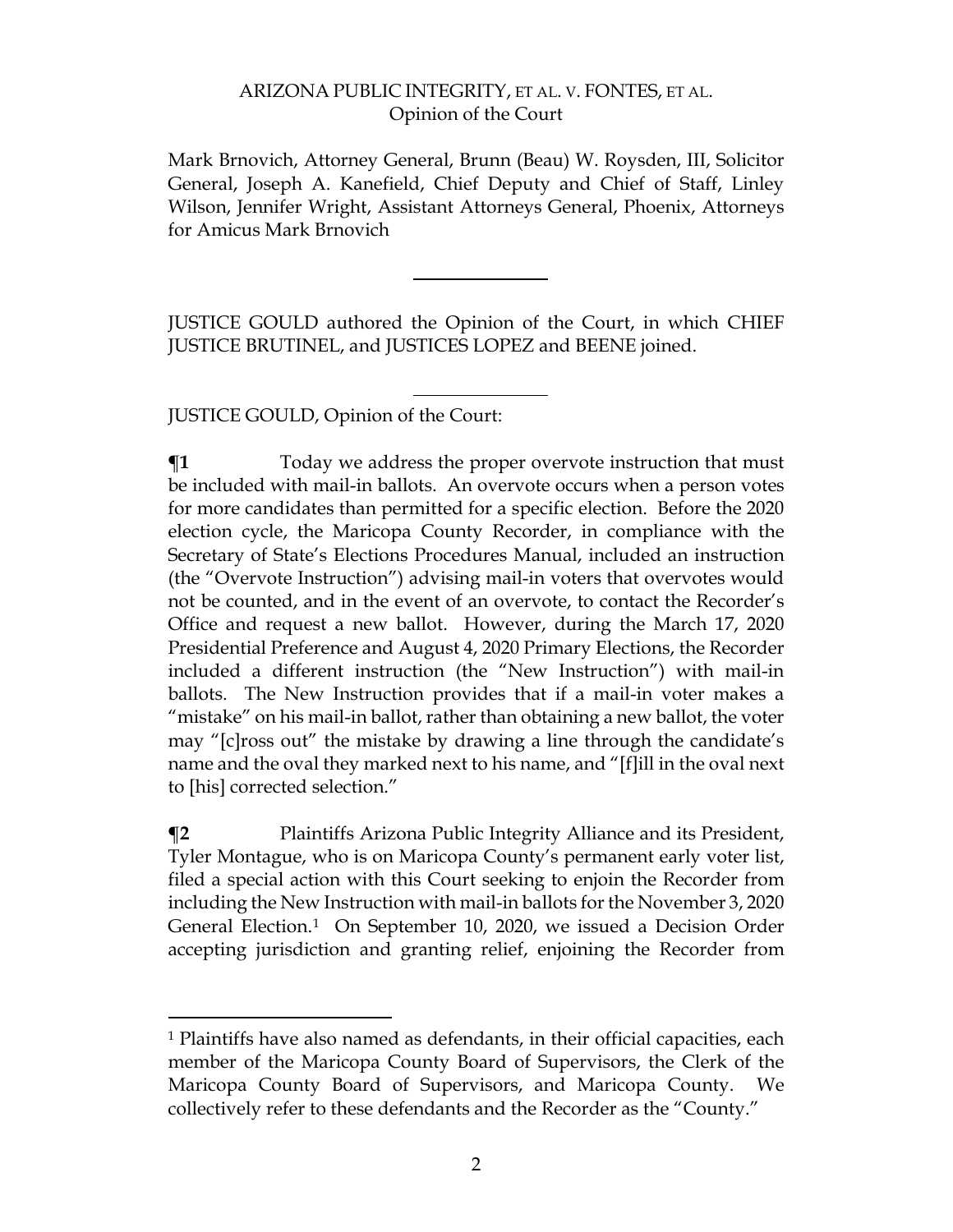including the New Instruction with mail-in ballots. This Opinion explains that Order.

**¶3** We hold that the Recorder acted unlawfully by including the New Instruction with mail-in ballots. The Recorder does not have the constitutional or statutory authority to promulgate mail-in ballot instructions, nor does he have the authority to create voter guidelines for correcting overvotes to ensure that they will be counted. Rather, with respect to overvotes, the Recorder has a non-discretionary duty to provide the Overvote Instruction authorized by the Arizona Secretary of State, 2019 Elections Procedures Manual ("2019 EPM").

 $\P$ **4** Our decision today underscores the role of public officials in preserving and protecting our democratic system. Election laws play an important role in protecting the integrity of the electoral process. *See Burdick v. Takushi*, 504 U.S. 428, 441 (1992) ("[T]he right to vote is the right to participate in an electoral process that is necessarily structured to maintain the integrity of the democratic system."). Thus, public officials should, by their words and actions, seek to preserve and protect those laws. *See Arizonans for Second Chances, Rehab., & Pub. Safety v. Hobbs*, 471 P.3d 607, 613 ¶ 9 (Ariz. 2020) (stating that, with respect to the judiciary, "[t]he people of this State look to us to uphold the law, and we must act consistently with that imperative"). But when public officials, in the middle of an election, change the law based on their own perceptions of what they think it *should* be, they undermine public confidence in our democratic system and destroy the integrity of the electoral process.

**I.**

**¶5** Following the August 4, 2020 Primary, the Attorney General received complaints from mail-in voters who had received the New Instruction with their ballots. As a result, on August 11, the Attorney General notified the Recorder that the New Instruction was unlawful and demanded that "the instructions accompanying the early ballots" comply with the law. Then, on August 17, Plaintiffs sent a cease and desist letter to the Recorder also demanding that he refrain from including the New Instruction with mail-in ballots. However, on August 24, the Recorder advised the Attorney General and Plaintiffs that he would continue to include the New Instruction.

**¶6** Plaintiffs filed a special action in superior court on August 25, seeking to enjoin the Recorder from including the New Instruction with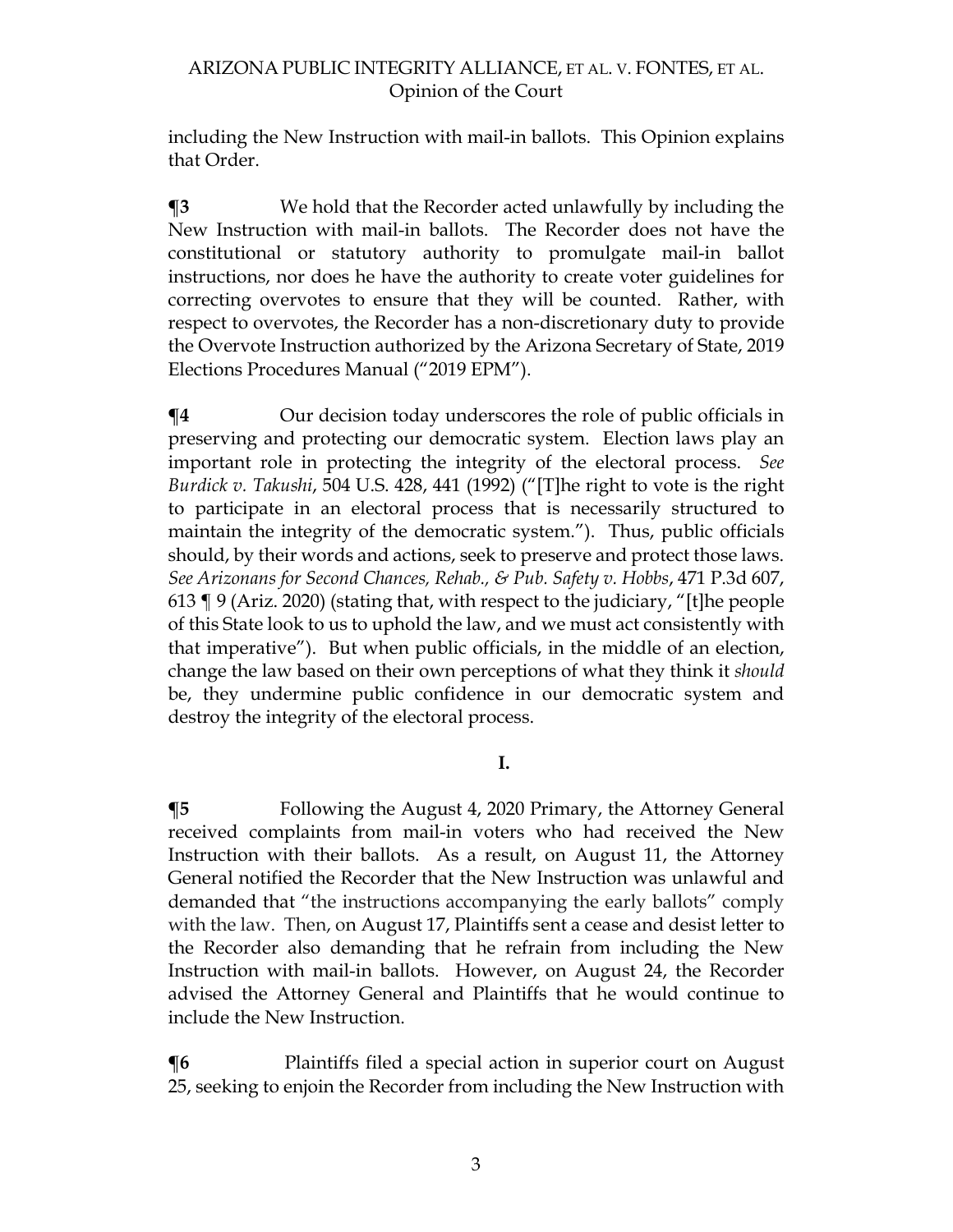the November 3, 2020 General Election mail-in ballots. On September 4, the court denied Plaintiffs' request. The court concluded that because the New Instruction did not comply with the 2019 EPM, Plaintiffs were likely to succeed on the merits. However, the court determined that Plaintiffs did not meet the other criteria warranting a preliminary injunction, including failing to show that providing the New Instruction caused them to suffer a distinct and particularized injury.

**¶7** Plaintiffs appealed to the court of appeals, and then subsequently filed a petition to transfer their appeal to this Court. Because this case involves election and statutory issues of statewide importance, we granted the motion to transfer and accepted special action jurisdiction pursuant to article 6, section 5(3) of the Arizona Constitution.

**¶8** We review issues construing statutes and rules de novo. *Fitzgerald v. Myers*, 243 Ariz. 84, 88 ¶ 8 (2017). A trial court's order denying a preliminary injunction is reviewed for an abuse of discretion. *Shoen v. Shoen*, 167 Ariz. 58, 62 (App. 1990); *see also Clay v. Ariz. Interscholastic Ass'n, Inc.,* 161 Ariz. 474, 476 (1989). "Unless the trial judge either made a mistake of law . . . or clearly erred in finding the facts or applying them to the [law] for granting an injunction, we must affirm." *Shoen*, 167 Ariz. at 62–63.

## **II.**

**¶9** The Recorder first argues that Plaintiffs lack standing. Specifically, he claims that Plaintiffs' harm "is a generalized concern about the election process, not a particularized injury sufficient to confer standing." We disagree.

**¶10** "Arizona's Constitution does not contain a specific case or controversy requirement. . . ., [but] this Court has traditionally required a party to establish standing." *Hobbs*, 471 P.3d at 616 ¶ 22. Thus, as a general matter, we have stated that "[t]o gain standing . . . a plaintiff must allege a distinct and palpable injury." *Sears v. Hull*, 192 Ariz. 65, 69 ¶ 16 (1998).

 $$$ **I1** However, we apply a more relaxed standard for standing in mandamus actions. Specifically, under A.R.S. § 12-2021, a writ of mandamus allows a "party beneficially interested" in an action to compel a public official to perform an act imposed by law. *See also Stagecoach Trails MHC, L.L.C. v. City of Benson*, 231 Ariz. 366, 370 ¶ 19 (2013) ("An action is in the nature of mandamus if it seeks to compel a public official to perform a non-discretionary duty imposed by law."). The phrase "party beneficially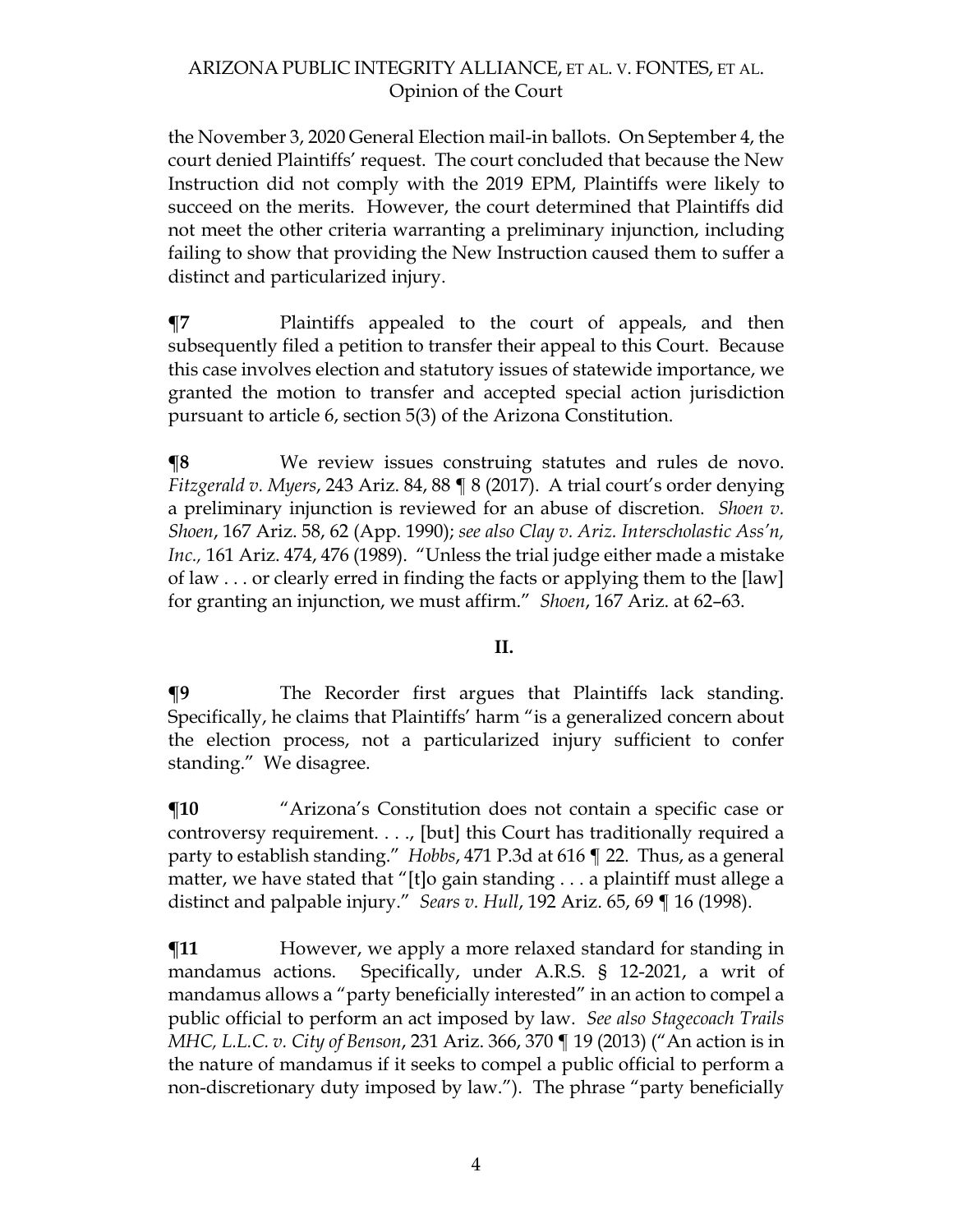interested" is "applied liberally to promote the ends of justice." *Barry v. Phx. Union High School,* 67 Ariz. 384, 387 (1948); *accord Ponderosa Fire District v. Coconino Cnty.*, 235 Ariz. 597, 601 ¶ 18 (App. 2014). Thus, the "mandamus statute [§ 12-2021] reflects the Legislature's desire to broadly afford standing to members of the public to bring lawsuits to compel officials to perform their public duties." *Ariz. Dep't of Water Resources v. McClennan*, 238 Ariz. 371, 377 ¶ 32 (2015) (citation omitted) (internal quotation marks omitted).

 $\P$ **12** Here, Plaintiffs, as Arizona citizens and voters, seek to compel the Recorder to perform his non-discretionary duty to provide ballot instructions that comply with Arizona law. Thus, we conclude that they have shown a sufficient beneficial interest to establish standing. *See Armer v. Superior Court*, 112 Ariz. 478, 480 (1975) (stating that "[i]f the petitioners, as members of the board" of county water conservation district "are in fact required by law to make a financial disclosure and have refused to do so, respondents, as members of the public for whose benefit the financial disclosure law was enacted, have standing to bring an action in the nature of mandamus to require disclosure").

#### **III.**

**¶13** In resolving this case, we must address two questions: (1) whether the Recorder has the authority to promulgate mail-in ballot instructions; and (2) whether the New Instruction complies with the law.

## **A.**

 $\P$ **14** The Recorder's authority is limited to those powers expressly or impliedly delegated to him by the state constitution or statutes. *Associated Dairy Prods. Co. v. Page*, 68 Ariz. 393, 395 (1949); *see also Boruch v. State ex rel. Halikowski*, 242 Ariz. 611, 618 ¶ 22 (App. 2017); *see also* Ariz. Const. art. 12, § 4 (stating that "[t]he duties, powers, and qualifications" of county officers "shall be as prescribed by law"). Thus, like all public officials, the Recorder may be "enjoined from acts" that are beyond his power. *Berry v. Foster*, 180 Ariz. 233, 235–36 (App. 1994) (quoting *Crane Co. v. Ariz. State Tax Comm'n*, 63 Ariz. 426, 445 (1945)).

**The legislature has expressly delegated to the Secretary the** authority to promulgate rules and instructions for early voting. A.R.S. § 16-452(A). This authority includes adopting rules and guidelines for determining voter intent when tabulating mail-in ballots. 2019 EPM at 233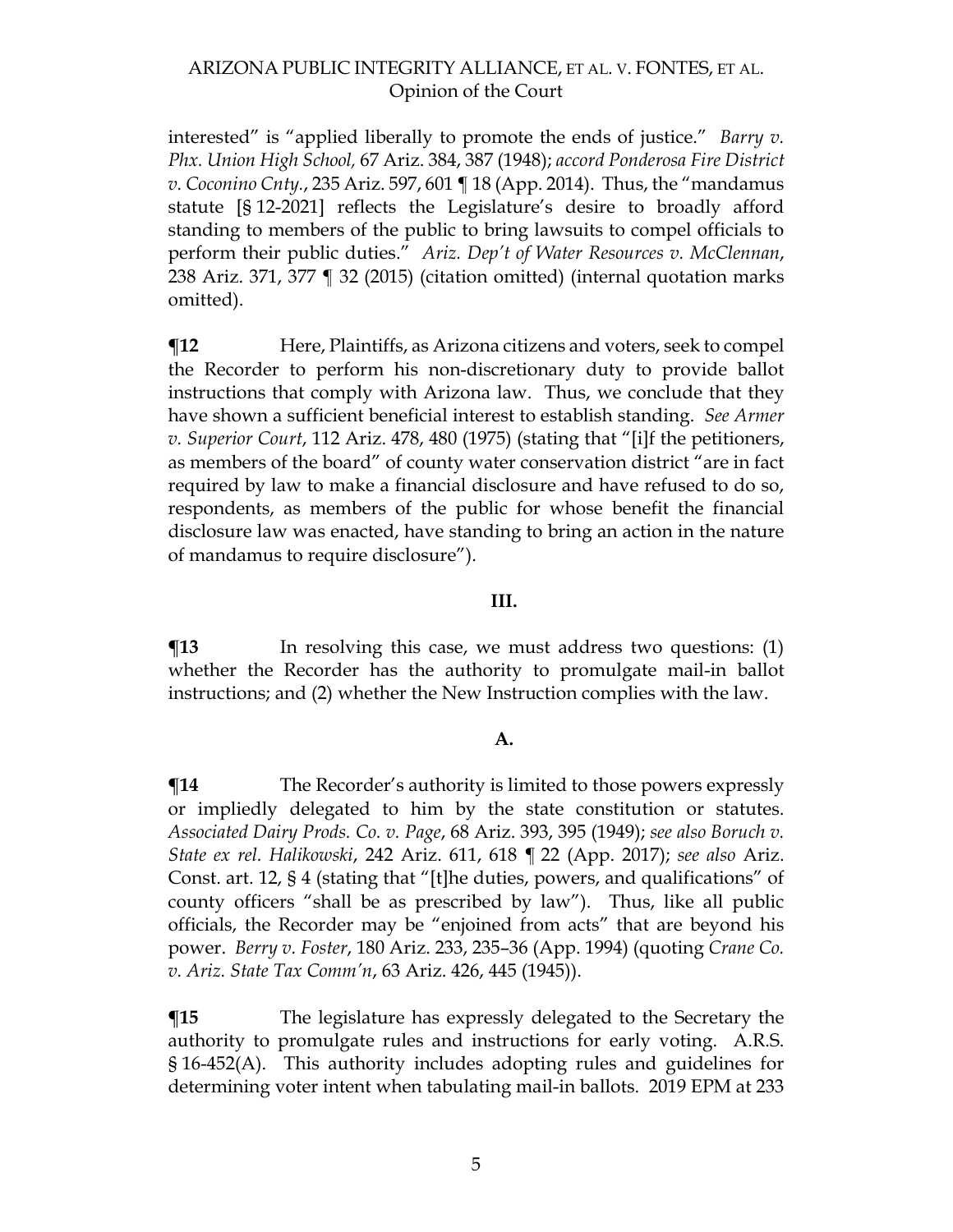(providing standards for election officials in determining voters' intent); Ariz. Sec'y of State, Electronic Adjudication Addendum to the 2019 Elections Procedures Manual 1 (Feb. 28, 2020) ("Addendum") (applying 2019 EPM guidelines for determining voter intent to electronic adjudication system).

 $\P$ **16** The Secretary must follow a specific procedure in promulgating election rules. As an initial matter, the Secretary is required to consult with "each county board of supervisors or other officer in charge of elections." A.R.S. § 16-452(A). Next, the Secretary is directed to compile the rules "in an official instructions and procedures manual." *Id.* at (B). This manual, the EPM, must be issued no "later than December 31 of each odd-numbered year immediately preceding the general election." *Id.* And finally, the rules prescribed in the EPM must "be approved by the governor and the attorney general. . . . not later than October 1 of the year before each general election." *Id.* at (C). Once adopted, the EPM has the force of law; any violation of an EPM rule is punishable as a class two misdemeanor. *Id.*

**¶17** The Recorder, however, is not empowered to promulgate rules regarding instructions for early voting, nor does he have the authority to change or supplant the EPM's prescribed instructions. Rather, the Recorder's authority is limited to "supply[ing]" the EPM's instructions to early voters. A.R.S. § 16-547(C); *see* 2019 EPM at 56 (listing instructions the Recorder must supply to early voters); *see also id.* at 54 (stating that the Recorder may include only "official election materials" that "are permitted to be included in the ballot-by-mail mailing").

**¶18** Accordingly, we conclude that the Recorder did not have the authority to promulgate the New Instruction. And even if the Recorder had such authority, he did not follow the legislature's prescribed procedure for adopting election rules and instructions.

## **B.**

**The Example 19** Despite his lack of authority to prescribe voting instructions, the Recorder asserts that the law requires him to include the New Instruction with mail-in ballots. We disagree.

#### **1.**

**¶20** Under Arizona law, an overvote is invalid and is not counted. A.R.S. § 16-610, -611; 2019 EPM at 56. To prevent overvotes, § 16-502(F)

6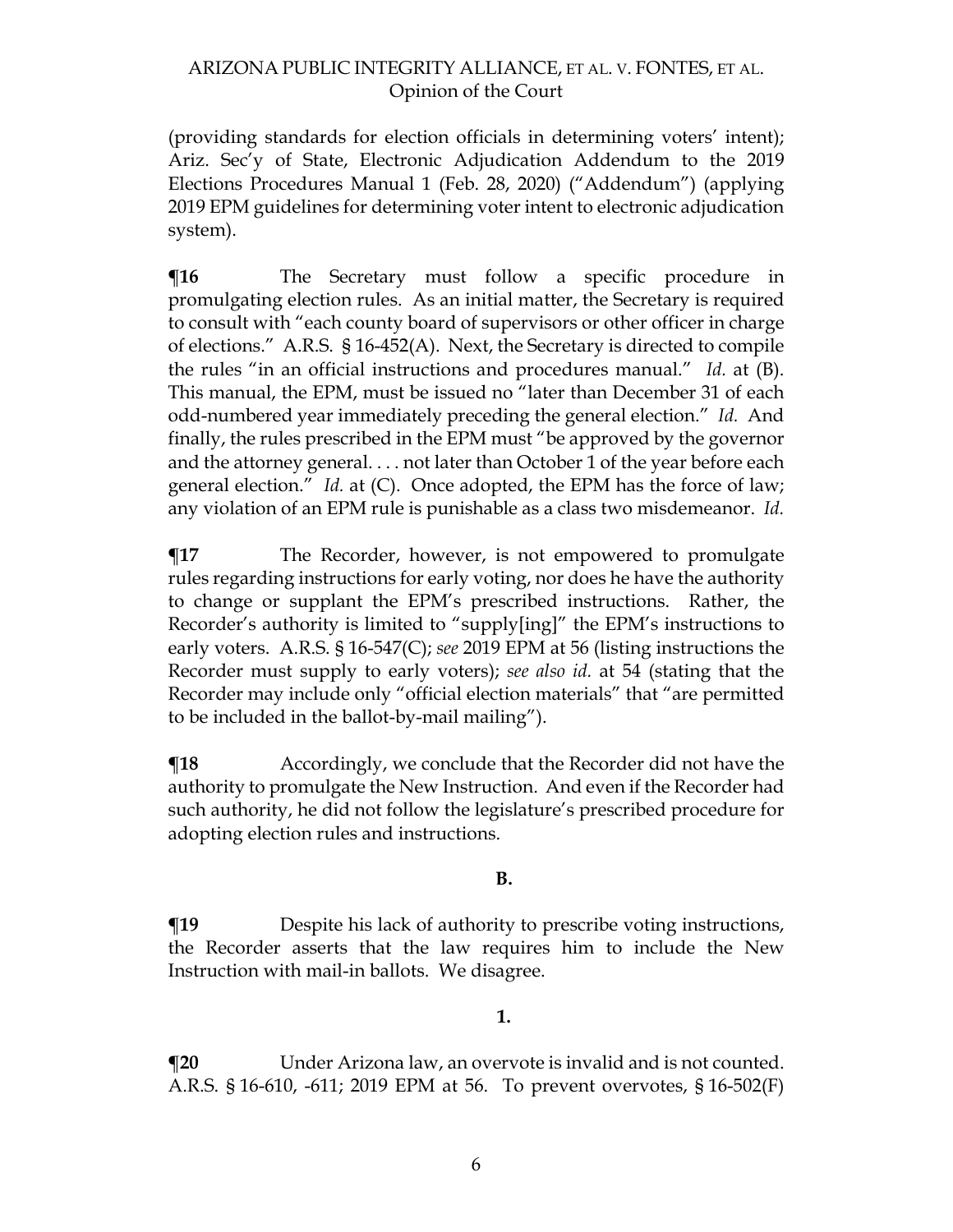requires that on each ballot, "[i]mmediately below the designation of the office to be voted," the ballot "shall" contain the instruction: "'Vote for not more than \_\_\_\_\_\_\_\_\_' (insert the number to be elected)." Additionally, Arizona's "electronic voting system" rejects and does not count overvotes. A.R.S. § 16-446(B)(2); 2019 EPM at 201. Consistent with this statutory directive, the 2019 EPM provides that for mail-in ballots, the Recorder "*must*  supply printed instructions that . . . [i]nform voters that no votes will be counted for a particular office if they overvote," and that voters "should contact the County Recorder to request a new ballot in the event of an overvote." 2019 EPM at 54, 56 (emphasis added); *see also* Ariz. Sec'y of State, 2014 Elections Procedures Manual 59, 177 (2014) (stating that overvotes may not be counted).

**¶21** However, recent amendments to the EPM and Arizona's statutes allow potential overvotes to be counted if election officials can determine it was the voter's intent not to overvote. For example, the 2019 EPM allows the Ballot Duplication Board to review overvotes, and if it can determine the voter's intent, the ballot must be duplicated and counted. 2019 EPM at 201–02; Addendum at 1, 4. Additionally, § 16-621(B), as amended in 2020, now provides that when an electronic tabulation machine reads and rejects a ballot containing a potential overvote, the ballot is sent to the Electronic Adjudication Board to determine the voter's intent. *Id.*; Addendum at 1 (stating that Electronic Adjudication Boards established under § 16-621(B) "may evaluate over-vote conditions to determine the voter's intent and make corresponding adjustments . . . if the voter's intent is clear"). If the Electronic Adjudication Board can determine the voter's intent, a duplicate ballot is prepared, run through the tabulation machine, and counted. Addendum at 1.

**2.**

**¶22** The Recorder argues that based on these recent amendments, the New Instruction is required by law. Specifically, he claims that because the law now requires overvotes to be counted, mail-in voters have a "right" to correct their overvotes without requesting a new ballot, and an attendant right to have their "corrected" ballots counted. The Recorder contends that the New Instruction promotes and protects these new "rights" by instructing mail-in voters on "how best to correct" overvotes to ensure they are counted.

**¶23** The Recorder is mistaken. Even if, as he contends, the New Instruction is required by Arizona law, he has no authority to prescribe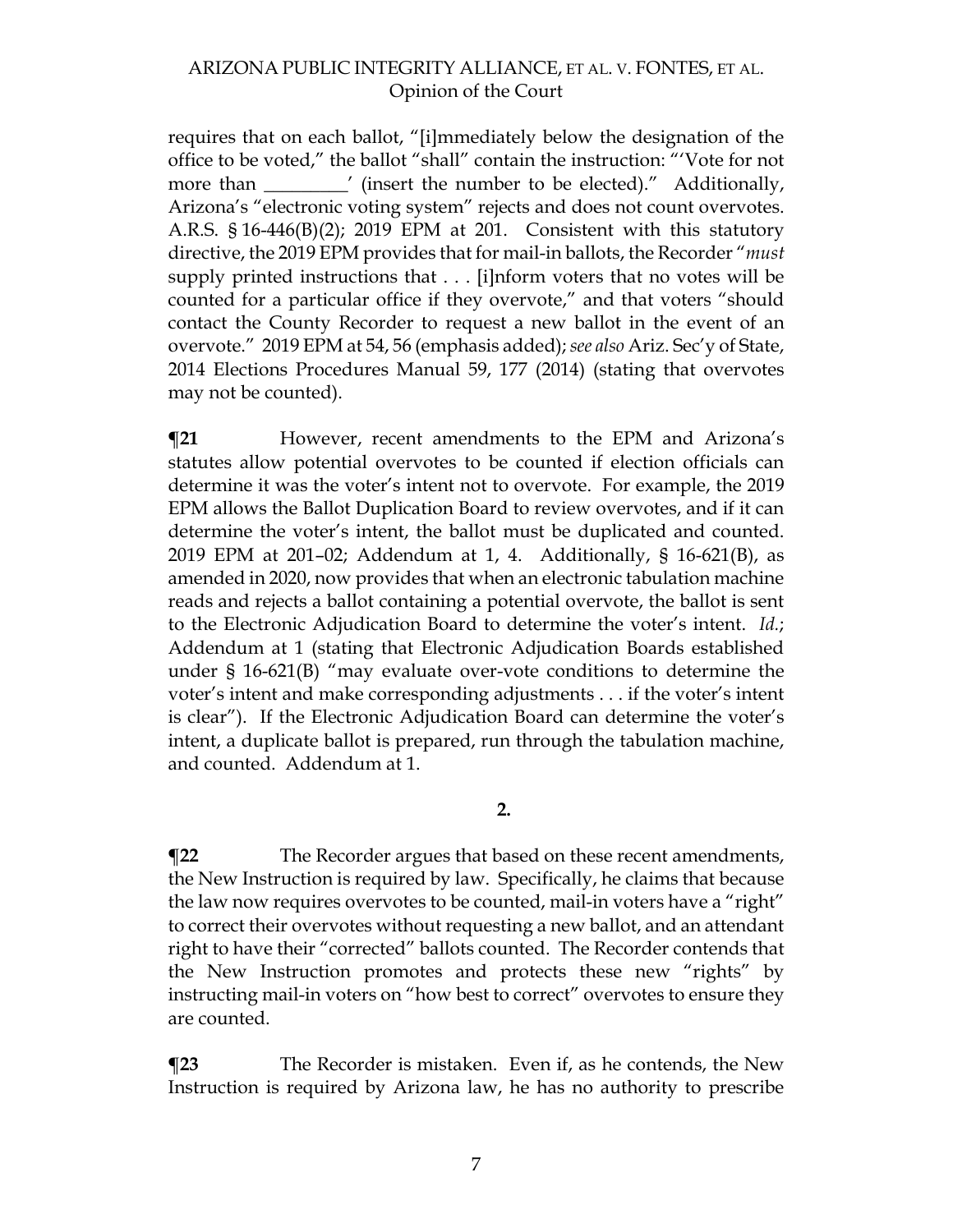mail-in ballot instructions, much less rules or guidelines for determining "how best" to correct a mistakenly marked ballot. The Recorder also misconstrues the amendments to the 2019 EPM and § 16-621(B). These amendments do not address the proper method for correcting an overvote. Indeed, the 2019 EPM still provides that if a voter mistakenly overvotes and seeks to correct his vote, he must obtain a new ballot. 2019 EPM at 54, 56. Rather, the recent amendments simply provide that even if a voter fails to obtain a new ballot, election officials must examine a potential overvote to determine, if possible, the voter's intent. Thus, for example, if a mail-in voter unintentionally creates a potential overvote (e.g., due to ink blots, pen rests, smudges, or bleed-through marks) election officials are now required to examine the ballot and determine the voter's intent.

**The New Instruction also contradicts the purpose of the EPM,** which is to "prescribe rules to achieve and maintain the maximum degree of correctness, impartiality, uniformity and efficiency." § 16-452(A). The Overvote Instruction serves this purpose by requiring voters to correct their improperly marked ballots in the clearest manner possible, e.g., by creating clean ballots containing the proper number of votes for each election contest. And by requiring voters to submit a clean ballot that can be read and tabulated by an electronic voting machine, it ensures that their votes will be counted. In contrast, the New Instruction directs voters to create an invalid overvote ballot that cannot be tabulated by the electronic voting machine, and, depending on the judgment of election officials, may or may not be counted. *Supra* ¶ 21.

**¶25** Accordingly, we hold that the New Instruction does not comply with Arizona law. Rather, only the Overvote Instruction authorized by the 2019 EPM may be included with mail-in ballots.

#### **IV.**

**¶26** Because Plaintiffs have shown that the Recorder has acted unlawfully and exceeded his constitutional and statutory authority, they need not satisfy the standard for injunctive relief. *See Burton v. Celentano*, 134 Ariz. 594, 596 (App. 1982) ("[W]hen the acts sought to be enjoined have been declared unlawful or clearly are against the public interest, plaintiff need show neither irreparable injury nor a balance of hardship in his favor." (quoting 11 Charles Alan Wright & Arthur R. Miller, *Federal Practice and Procedure* § 2948 (3d ed. 1998))); *see Current-Jacks Fork Canoe Rental Ass'n v. Clark*, 603 F. Supp. 421, 427 (E.D. Mo. 1985) (stating that "[i]n actions to enjoin continued violations of federal statutes, once a movant establishes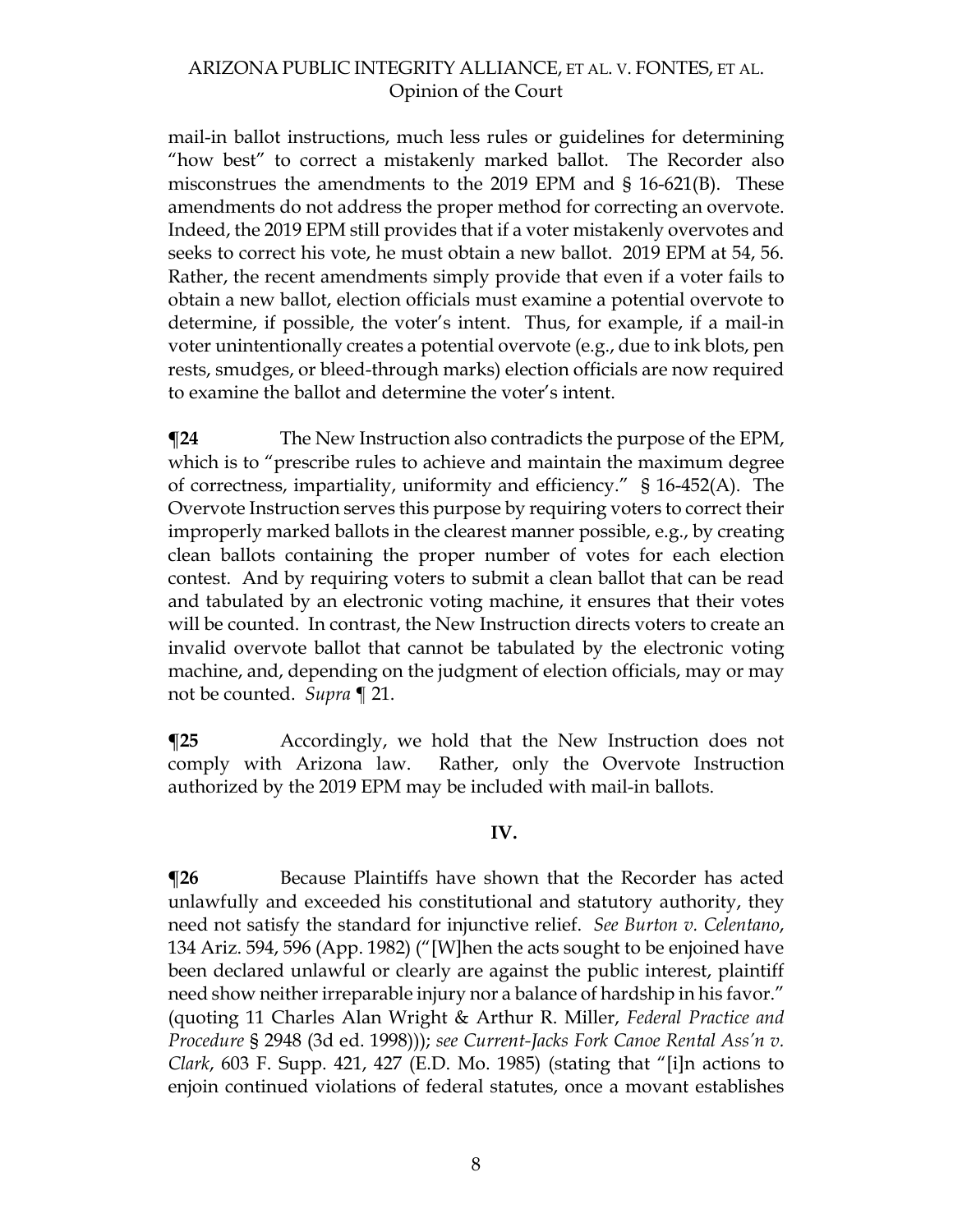the likelihood of prevailing on the merits, irreparable harm to the public is presumed").

**¶27** Nevertheless, we conclude that Plaintiffs have satisfied the standard for injunctive relief. *See Shoen*, 167 Ariz. at 63. Because the Recorder had no authority to include the New Instruction with mail-in ballots, Plaintiffs are likely to succeed on the merits. Likewise, because the Recorder's action does not comply with Arizona law, public policy and the public interest are served by enjoining his unlawful action. And, in the context of their mandamus action, Plaintiffs have established the requisite "injury" by showing they are "beneficially interested" in compelling the Recorder to perform his legal duty. § 12-2021; *supra* ¶ 12.

**¶28** We also conclude that the balance of hardships favors Plaintiffs. The County claims that because Plaintiffs unreasonably delayed in filing their action, it is too late for the County to order new instructions and meet their statutory mailing deadlines for mail-in ballots. Specifically, overseas ballots (including instructions) had to be sent out by September 19, 2020, and mail-in ballots by October 7. *See* 52 U.S.C. § 20301 (requiring the County to send early ballots to military and other overseas voters no later than 45 days before the election); A.R.S. § 16-542(C) (stating that official early ballots shall be distributed no more than twenty-seven days before the election); *see also Election Calendar 2020*, Maricopa County Elections Department, https://recorder.maricopa.gov/elections/ electioncalendar.aspx# (last visited Oct. 27, 2020) (stating that during the 2020 election cycle, September 19 is the deadline for military and overseas ballots and October 7 is the date for early mail-in ballots); *Voting by Mail: How to Get a Ballot-by-Mail*, Secretary of State, https://azsos.gov/votebymail (last visited Oct. 27, 2020) (listing October 7

**¶29** This argument fails, however, because the County was able to remove the New Instruction and mail the early ballots by the October 7 deadline. *See November General Election Early Voting Begins October 7*, Maricopa County (Oct. 7, 2020), https://www.maricopa.gov/CivicAlerts.aspx?AID=1773. Additionally, the overseas ballots were mailed on September 18, one day before the

as the first day counties can mail ballots to voters).[2](#page-8-0)

<span id="page-8-0"></span> <sup>2</sup> We may take judicial notice of the Secretary and Recorder's websites. *Pederson v. Bennett*, 230 Ariz. 556, 559 ¶ 15 (2012) (citing Ariz. R. Evid. 201(b), (b)(2) (permitting court to take judicial notice from sources whose accuracy cannot reasonably be questioned)).